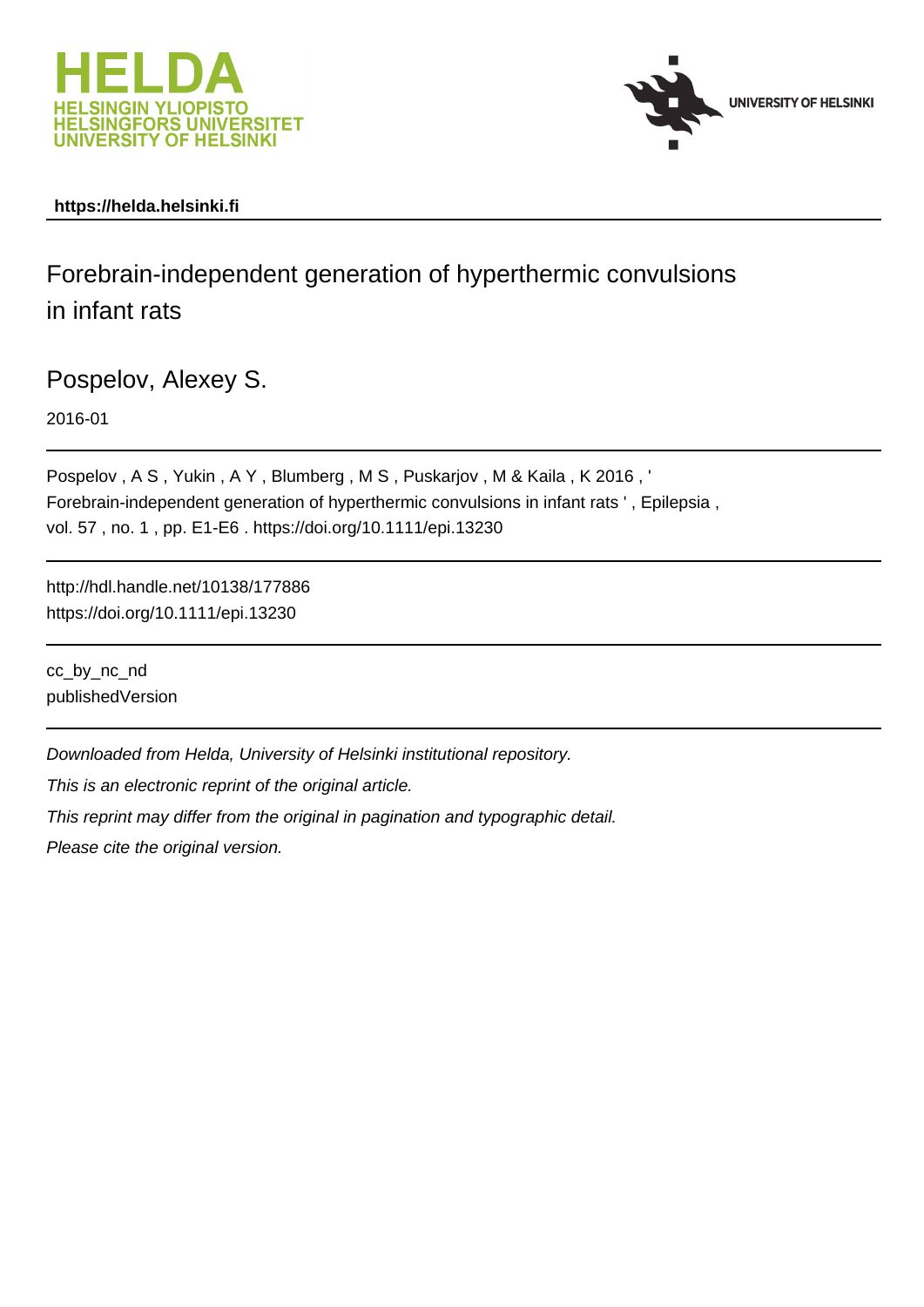

# Forebrain-independent generation of hyperthermic convulsions in infant rats

 $^{\ast}{}^{\textrm{I}}$ Alexey S. Pospelov,  $^{\ast}{}^{\textrm{I}}$ Alexey Y. Yukin, †Mark S. Blumberg,  $^{\ast}$ Martin Puskarjov, and  $^{\ast}$ Kai Kaila

Epilepsia, 57(1):e1–e6, 2016 doi: 10.1111/epi.13230



Alexey S. Pospelov is a doctoral scholar at the Department of Biosciences, University of Helsinki.



Alexey Y. Yukin is a doctoral candidate at the Department of Biosciences, University of Helsinki.

## **SUMMARY**

Febrile seizures are the most common type of convulsive events in children. It is generally assumed that the generalization of these seizures is a result of brainstem invasion by the initial limbic seizure activity. Using precollicular transection in 13-day-old rats to isolate the forebrain from the brainstem, we demonstrate that the forebrain is not required for generation of tonic–clonic convulsions induced by hyperthermia or kainate. Compared with sham-operated littermate controls, latency to onset of convulsions in both models was significantly shorter in pups that had undergone precollicular transection, indicating suppression of the brainstem seizure network by the forebrain in the intact animal. We have shown previously that febrile seizures are precipitated by hyperthermia-induced respiratory alkalosis. Here, we show that triggering of hyperthermia-induced hyperventilation and consequent convulsions in transected animals are blocked by diazepam. The present data suggest that the role of endogenous brainstem activity in triggering tonic–clonic seizures should be reevaluated in standard experimental models of limbic seizures. Our work sheds new light on the mechanisms that generate febrile seizures in children and, therefore, on how they might be treated.

KEY WORDS: Brainstem, Precollicular transection, Febrile seizures, Diazepam, Kainic acid.

<sup>1</sup>These authors contributed equally to this work.

2015 The Authors. Epilepsia published by Wiley Periodicals, Inc. on behalf of International League Against Epilepsy.

This is an open access article under the terms of the [Creative Commons Attribution-NonCommercial-NoDerivs](http://creativecommons.org/licenses/by-nc-nd/4.0/) License, which permits use and distribution in any medium, provided the original work is properly cited, the use is non-commercial and no modifications or adaptations are made.

Accepted October 7, 2015; Early View publication November 7, 2015.

<sup>\*</sup>Department of Biosciences and Neuroscience Center, University of Helsinki, Helsinki, Finland; and †Departments of Psychology and Biology, University of Iowa, Iowa City, Iowa, U.S.A.

Address correspondence to Kai Kaila, Department of Biosciences, University of Helsinki, PO Box 65, FI-00014 Helsinki, Finland. E-mail: kai.kaila@ helsinki.fi <sup>1</sup>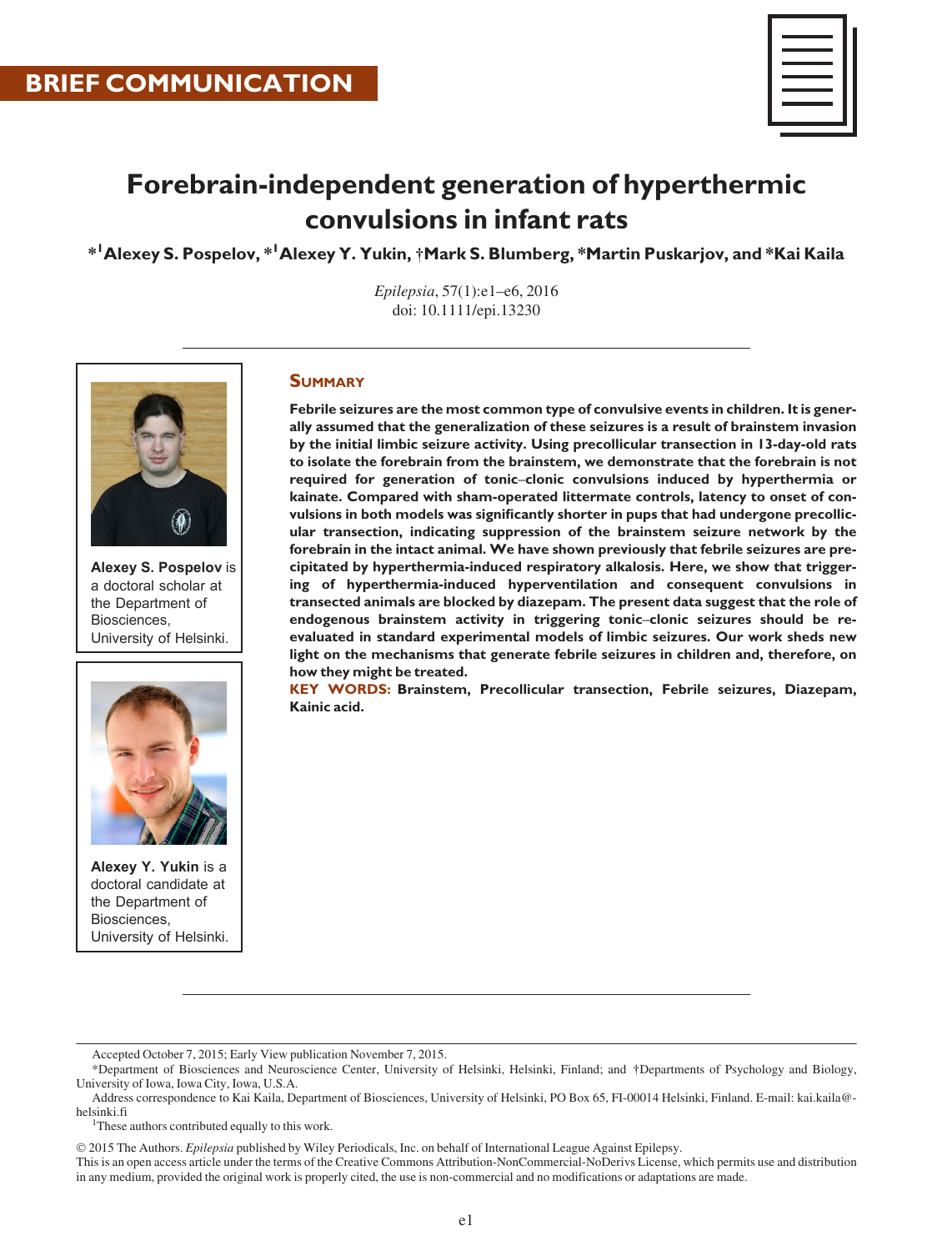## A. S. Pospelov et al.

Febrile seizures (FS) are the most common type of convulsive event in children.<sup>1</sup> The mechanisms underlying FS have been studied extensively in animal models. $2.3$  A widely held assumption is that FS are limbic in origin and that the generalization of seizures, which is typical of FS, is caused by invasion of the brainstem by the initial limbic seizure activity. Based on a rodent model of FS where infant rats are exposed to hyperthermia, $4$  we examined whether the forebrain is required for the generation of tonic–clonic convulsions. We employed a classical transection approach that has been used to study mesencephalic seizure generation. $5$  To this end, 13-day-old rats with their forebrain surgically isolated from the brainstem (via precollicular transection)<sup>6</sup> were exposed to hyperthermia. Strikingly, we found that, upon exposure to hyperthermia, violent tonic–clonic convulsions, similar to those in controls, occurred in transected animals with a shorter latency and at a lower temperature threshold than convulsions in sham-operated littermate controls. Hyperthermia caused a similar increase in respiratory rate and blood pH in the two groups, an important observation given that respiratory alkalosis is a known trigger of FS. $4,7$  We further extended our findings to the kainate model of status epilepticus.

Our work demonstrates that the forebrain is not required for generation of hyperthermia- or kainate-induced tonic– clonic convulsions, suggesting that, in standard animal models used to study limbic seizures and seizure generalization, the role of the brainstem in seizure generation may be more independent than previously assumed. Identification of the generators of febrile seizures is critical if we are to devise effective preventive treatments.

## **METHODS**

#### Animals

The experiments were performed on postnatal day (P) 13 male Wistar rat pups. All procedures were approved by the National Animal Ethics Committee of Finland and the local animal ethics committee of the University of Helsinki.

#### Precollicular transection

On the day of the experiment, prior to surgery, rat pups were weighed and anesthetized using isoflurane (4% for induction; 2.3% maintenance). Skin covering the skull was shaved and disinfected with 70% ethanol. A small skin incision of  $\sim$ 3.5 mm in length was made over the occipital and parietal skull area. A hole was drilled 2 mm rostral to lambda, and a blunt hypodermic needle (Microlance 30G, BD) was inserted through the hole until the tip touched the bottom of the skull. By performing side-to-side movements of the needle, all connections between midbrain and diencephalon were severed.<sup>6</sup> The incision was closed using Vetbond adhesive (3M). Sham-operated animals underwent the same surgical procedure apart from inser-

tion of the needle through the hole. Following surgery, all pups recovered under thermoneutral conditions  $(35 \pm 1^{\circ}C)$  for ~60 min before experiments began. At the end of the experiments, the pups were killed and their brains carefully removed from the skulls. In all transected animals the brain fell immediately apart into two pieces: one containing the forebrain and the other the brainstem and cerebellum. Visual inspection of the transections confirmed that they began dorsally at the location rostral to the superior colliculus and ended ventrally between the pons and hypothalamus.

#### Induction of hyperthermic convulsions

Hyperthermic convulsions were induced as described in previous articles on experimental FS.<sup>4,8</sup> Briefly, transected and sham-operated littermates were placed together into individual compartments of a chamber preheated to  $48 \pm 1$ °C, with continuous behavioral video monitoring for experiment-blind offline analysis. Latency to onset was defined as the time to the appearance of either clonic and/or continuous tonic–clonic convulsions.<sup>8</sup> Both rectal temperature and breathing rate were recorded continuously using a thermocouple probe (Ret-3 coupled to BAT-12 thermometer, Physitemp) and a piezo sensor attached to the animal's chest (Pico movement sensor, TEMEC Instruments), respectively. Additional groups of transected and sham-operated pups were injected intraperitoneally with diazepam  $(0.15 \text{ or } 2.5 \text{ mg/kg})^8$  or saline vehicle (total injection volume:  $3.33 \mu\text{kg}$  body weight) 15 min before placing the animals into the heated chamber.

### Blood analysis

Immediately after verification of the onset of clonic or tonic-clonic convulsions, 80 µl of arteriovenous blood was collected from each pup via rapid decapitation into plastic capillaries coated with 100 IU/ml lyophilized lithiumheparin (Sanguis Counting).

Blood parameters were subsequently measured using a blood gas and electrolyte analyzer (GEM Premier 4000, Instrumentation Laboratory).<sup>8</sup>

#### Kainic acid–induced seizures

After recovery from surgery, transected and sham-operated littermates were injected with kainic acid (3 mg/kg, i.p.). Following injection, pups were maintained at thermoneutral conditions for 90 min and behavior was recorded using video.

## **RESULTS**

To examine the possible role of the brainstem as an independent generator of hyperthermia-induced convulsions, we took advantage of a preparation where forebrain struc-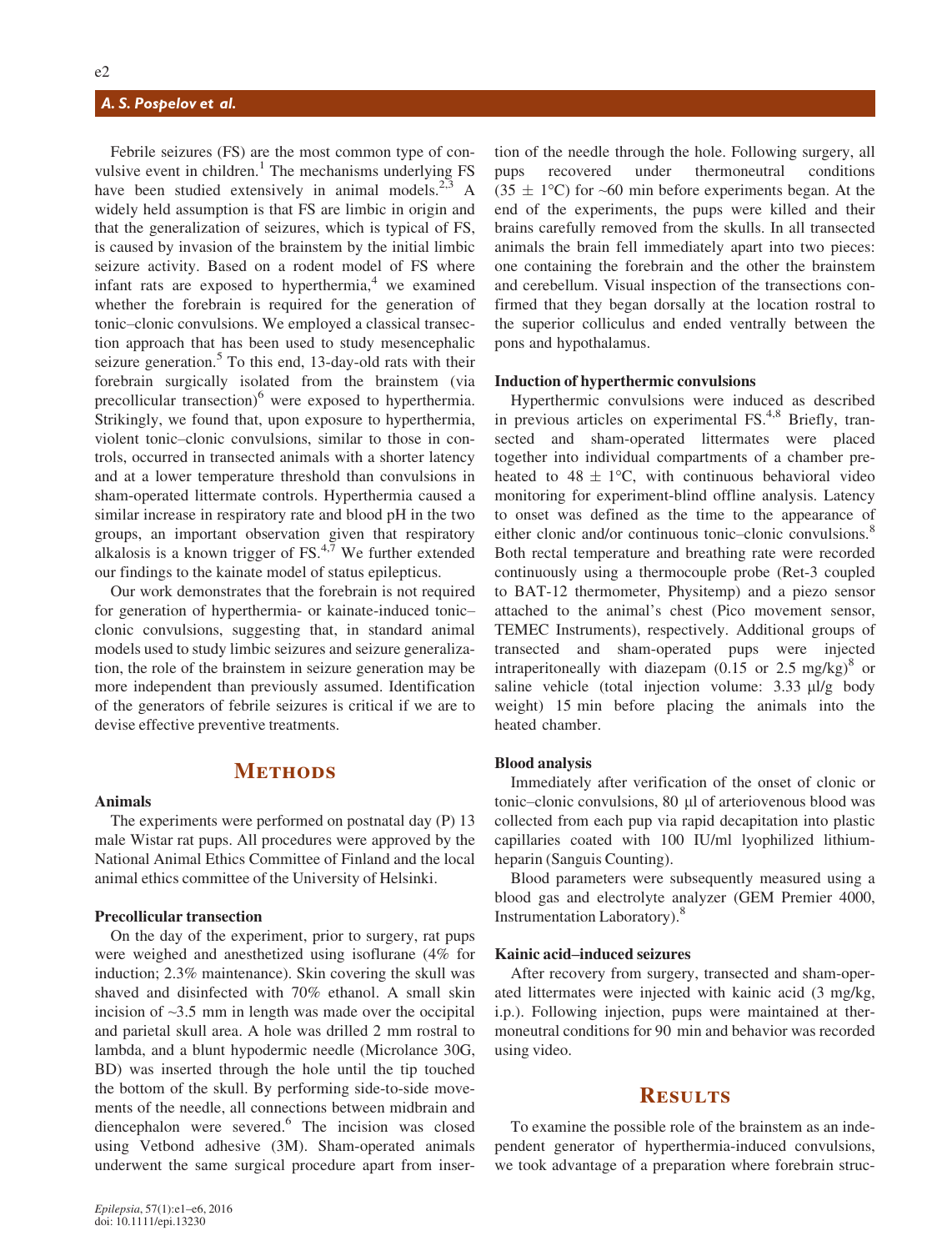#### Brainstem-Driven Convulsions

tures are fully isolated from the brainstem by means of precollicular transection.<sup>5,6</sup> After recovery from anesthesia, unlike their sham-operated littermates, transected pups displayed sleep-like patterns of behavior, including low motor activity, sleep twitches, occasional spontaneous short locomotor acts, and lack of righting, in line with what has been reported previously.9,10 Somatosensory stimulation caused restoration of righting and locomotion, which disappeared immediately after the end of stimulation. Because of the obvious lack of forebrain-dependent early seizure manifestations such as nose rubbing and scratching<sup>2,4</sup> in the transected animals, time of onset was considered here as the time point when clonic or tonic–clonic convulsions were first observed upon exposure to hyperthermia.



Figure 1.

Hyperthermia induces tonic–clonic convulsions in precollicularly transected P13 rats. (A) Left: Kaplan-Meier plots illustrating latencies to seizure onset in transected rats and in their sham-operated littermates. Unlike in sham-operated controls, seizure onset in transected animals was characterized by exclusive occurrence of tonic–clonic convulsions (TC); milder seizure stages in this group were not observed. In sham-operated controls, severe seizures manifested as clonic convulsions. Right: Mean latency to seizure onset in transected pups was shorter than in sham-operated littermates ( $p < 0.05$ , Mantel-Cox test). (B) Rectal temperature at seizure onset in transected pups was lower than in sham-operated pups (p < 0.05, Mann-Whitney U test). (C) In both transected and sham-operated groups, hyperthermia (HT) induced a significant increase in respiratory rate in relation to baseline ( $p < 0.05$ , Wilcoxon signed-rank test; HT mean rate derived from data immediate to seizure onset), with no difference in the magnitude of the respiratory rate increase between the two groups. (D) Blood pH at seizure onset (HT) was significantly higher than at baseline ( $p < 0.05$ , Mann-Whitney U test), with a similar change in pH in both groups.  $*_p$  < 0.05,  $*_p$  < 0.01,  $**_p$  < 0.001. The values for n are given in the bar diagram. Error bars denote standard error of the mean (SEM). Epilepsia © ILAE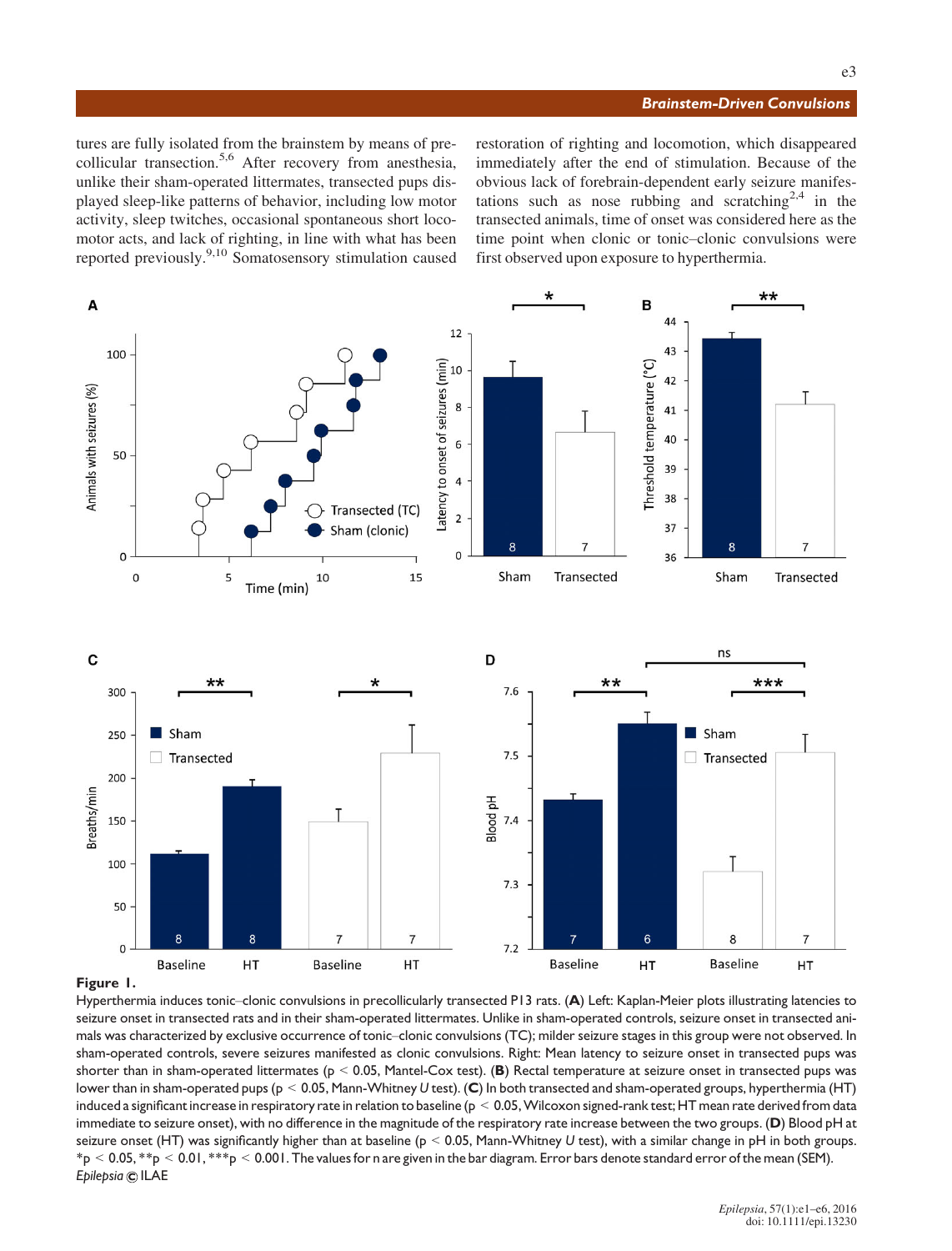### A. S. Pospelov et al.

Hyperthermia induced violent convulsions in all shamoperated ( $n = 8$ ) and transected ( $n = 7$ ) rat pups. In shamoperated pups, onset of behavioral seizures was characterized by severe clonic manifestations (i.e., multiple clonic convulsions of limbs) occurring on average with a latency of 9.7  $\pm$  0.9 min from the start of exposure to hyperthermia. Mean body temperature was  $43.4 \pm 0.2$ °C at the time of onset of convulsions. Strikingly, in transected pups, hyperthermic convulsions were much more intense immediately at their onset, and they were exclusively tonic–clonic. Moreover, their onset latency was significantly shorter  $(6.7 \pm 1.1 \text{ min}; p \leq 0.05 \text{ vs. sham}; Fig. 1A)$ , and they were triggered at a lower body temperature  $(41.2 \pm 0.4^{\circ}\text{C})$ ;  $p \le 0.01$  vs. sham; Fig. 1B). Taken together, these data show that in hyperthermia-induced convulsions, tonic–clonic manifestations, which are known to be driven by pathophysiologic activity in the brainstem, $11$  are more intense and have a lower threshold in transected pups.

We have shown previously that an experimentally induced increase in body temperature of P8–12 rats leads to respiratory alkalosis, which triggers febrile seizures.<sup>4,12</sup> In line with this, an increased respiratory rate (Fig. 1C) and blood alkalosis (Fig. 1D) were observed in both transected pups and sham-operated controls. Notably, the hyperthermia-induced respiratory alkalosis at onset of convulsions in the two groups was of similar magnitude,  $\Delta pH$  0.18  $\pm$  0.03 and  $0.12 \pm 0.02$ , with peak alkalosis at pH 7.50  $\pm$  0.03 and  $7.55 \pm 0.02$  (p > 0.05) in the transected and shamoperated pups, respectively (Fig. 1D). Thus, the convulsion-promoting action of precollicular transection is not attributable to an enhanced respiratory alkalosis in response to hyperthermia. Control experiments performed on naive animals that had not undergone any surgery demonstrated that the surgical operation per se did not affect the baseline blood pH (sham pH: 7.43  $\pm$  0.01; naive pH: 7.40  $\pm$  0.01,  $n = 7$  per group;  $p > 0.05$ ; Fig. 1D).

Diazepam administered (2.5 mg/kg, i.p.) to transected rats 15 min before exposure to hyperthermic conditions prevented hyperventilation (onset of hyperthermia:  $120 \pm 11$  breaths/min; at body temperature of 42°C:  $141 \pm 12$  breaths/min;  $p > 0.05$ ;  $n = 4$ ) as well as the occurrence of convulsions. In contrast, a lower diazepam dose of 0.15 mg/kg ( $n = 10$ ) or saline vehicle ( $n = 9$ ) had no effect on the latency to onset of convulsions  $(11.2 \pm 1.4 \text{ min and } 10.2 \pm 1.4 \text{ min, respectively}).$  In addition, in transected rats injected with the lower dose of diazepam or saline vehicle, there were no significant differences in respiratory rate at the onset of convulsions (diazepam:  $190.8 \pm 37/\text{min}$ ; vehicle:  $197.6 \pm 21.8/\text{min}$ ;  $p > 0.05$ ), threshold body temperature (diazepam:  $39.8 \pm 0.3$ °C vehicle:  $39.7 \pm 0.6$ °C; p > 0.05), or blood<br>pH (diazepam:  $7.51 \pm 0.02$ ; vehicle:  $7.51 \pm 0.02$ ; (diazepam:  $7.51 \pm 0.02$ ; vehicle:  $7.51 \pm 0.02$ ;  $p > 0.05$ ) at the time of convulsion onset.

This prompted us to look at the role of the brainstem in the kainic acid model of status epilepticus, which is frequently used in studies of limbic seizures and epileptogenesis.<sup>13</sup> As was the case for the hyperthermia model, only tonic–clonic convulsions (with no preceding clonic component) were provoked following injection of kainic acid in all transected pups (n = 14), with a latency to convulsions onset of 11.8  $\pm$ 1.5 min. In sham-operated littermates  $(n = 14)$ , latency to seizure onset was significantly longer (17.6  $\pm$  1.5 min;



#### Figure 2.

Kainic acid induces tonic–clonic convulsions in precollicularly transected P13 rats. Left: Kaplan-Meier plots showing that onset of tonic– clonic (TC) convulsions in transected pups occurs at a shorter latency compared to onset of scratching and tonic–clonic convulsions in sham-operated littermates. Right: Mean latency to seizure onset in transected and sham-operated pups. \*p < 0.05, \*\*\*p < 0.001, Mantel-Cox test. The values for n are given in the bar diagram. Error bars denote SEM. Epilepsia © ILAE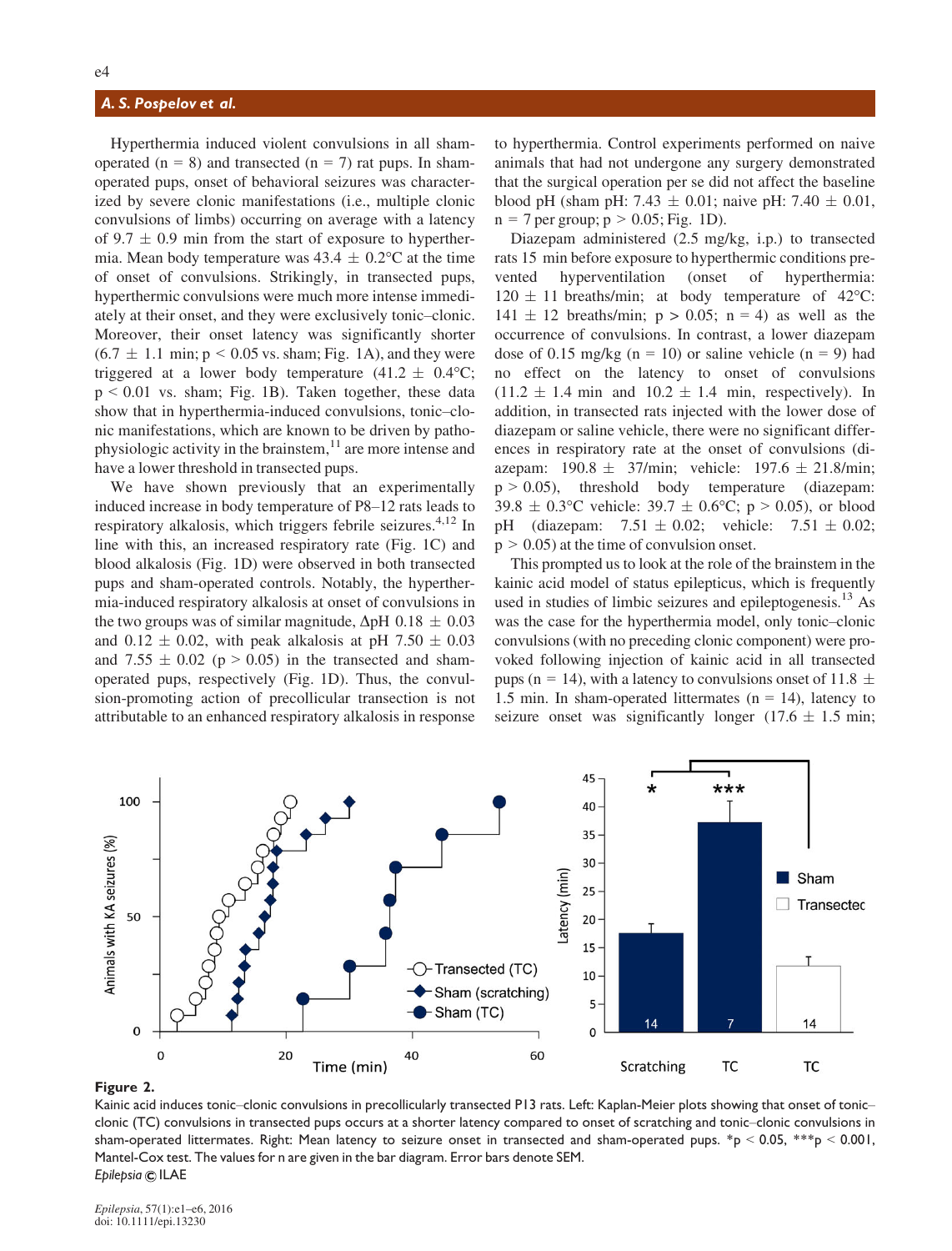#### Brainstem-Driven Convulsions

 $p < 0.05$ ), with seizures initially characterized by scratching that progressed into clonus (Fig. 2). Tonic–clonic convulsions were induced in 7 of 14 sham-operated rats with latencies of  $37.3 \pm 3.8$  min (p < 0.001 versus transected littermates; Fig. 2). Thus, following precollicular transection, the lower threshold and greater intensity of convulsions observed in pups exposed to hyperthermia were also seen in pups injected with kainic acid.

## **DISCUSSION**

Evidence for the role of the brainstem as a seizure generator in convulsive disorders has been derived largely using circumscribed lesions and transections of the adult mammalian brainstem, as well as from human electroencephalography (EEG) recordings.5,9,14,15 Little is known in this regard about the immature brain  $16-18$ .

Initial seizure behavior induced by hyperthermia in infant rodents involves arrest of movement (i.e., freezing) followed by oral automatisms that are typical for limbic seizures. Based on this, FS generalization in rodents and, by implication, in humans, has been assumed to originate in the limbic circuit. $^{2}$  In other words, the most severe stage of FS, characterized by tonic–clonic or purely tonic convulsions, has been attributed to propagation of forebrain seizures to the brainstem. $^{11}$  In contrast, we show here using precollicular transections that the brainstem is sufficient for triggering of tonic–clonic convulsions induced in widely used animal models of FS (hyperthermia) and limbic seizures (kainic acid).

The most striking findings in the present work are that not only is the latency to onset of convulsions significantly reduced in transected pups, but that the convulsions are more severe immediately upon onset. These findings support the hypothesis that in the intact brain, brainstem seizure activity is suppressed by forebrain structures.<sup>5</sup> Accordingly, the frequently observed arrest of movement that is commonly seen in rodents during cortical electrographic seizures $11$  may, perhaps somewhat paradoxically, reflect active suppression of brainstem activity by hippocampal/ neocortical seizures.<sup>8</sup>

We have shown previously that in naive animals, behavioral experimental FS are exacerbated by low doses of diazepam, whereas high doses have a suppressing effect.<sup>8</sup> This seizure-suppressing effect is most likely caused by suppression of breathing by diazepam and the consequent prevention of FS triggering of respiratory alkalosis.<sup>8</sup> Consistent with these findings, we found here that the hyperthermiainduced convulsions in the transected pups were not affected by a low dose of diazepam, whereas an order-ofmagnitude higher dose had a marked anticonvulsant effect.

Our previous work has shown that febrile seizures are promoted by hyperthermia-induced respiratory alkalosis in rodents and humans. $4,7,8,12$  A similar respiratory alkalosis was presently observed in both transected and

sham-operated pups. The current data add strength to the idea<sup>8</sup> that pharmacotherapy of FS by diazepam and related drugs is based on a suppression of breathing and the consequent block of the FS–promoting respiratory alkalosis.

In summary, our results indicate a prominent role for subdiencephalic networks in the triggering of severe convulsions in seizure models that, so far, have been considered prototypical in studies of limbic seizures. The potential identification of the brainstem as a source of seizure generation in humans should help to guide future work aimed at preventing and treating febrile seizures in children.

## **ACKNOWLEDGMENTS**

We thank Prof. Wolfgang Löscher for comments on an early version of the manuscript. The authors' original research work was supported by grants from the Academy of Finland, ERC-2013-AdG 341116 and the Jane and Aatos Erkko Foundation (K.K.).

## **DISCLOSURE**

None of the authors have any conflicts of interest to disclose. We confirm that we have read the Journal's position on issues involved in ethical publication and affirm that this report is consistent with those guidelines.

## **REFERENCES**

- 1. Hauser WA. The prevalence and incidence of convulsive disorders in children. Epilepsia 1994;35(Suppl. 2):S1–S6.
- 2. Dubé CM, Brewster AL, Baram TZ. Febrile seizures: mechanisms and relationship to epilepsy. Brain Dev 2009;31:366–371.
- 3. Schuchmann S, Vanhatalo S, Kaila K. Neurobiological and physiological mechanisms of fever-related epileptiform syndromes. Brain Dev 2009;31:378–382.
- 4. Schuchmann S, Schmitz D, Rivera C, et al. Experimental febrile seizures are precipitated by a hyperthermia-induced respiratory alkalosis. Nat Med 2006;12:817–823.
- 5. Velasco F, Velasco M. Mesencephalic Structures and Tonic-Clonic Generalized Seizures. In Avoli M, Gloor P, Kostopoulos G, et al. (Eds) Generalized Epilepsy: Neurobiological Approaches. Boston: Birkhäuser; 1990:368–384.
- 6. Todd WD, Gibson JL, Shaw CS, et al. Brainstem and hypothalamic regulation of sleep pressure and rebound in newborn rats. Behav Neurosci 2010;124:69–78.
- 7. Schuchmann S, Hauck S, Henning S, et al. Respiratory alkalosis in children with febrile seizures. Epilepsia 2011;52:1949–1955.
- 8. Ruusuvuori E, Huebner AK, Kirilkin I, et al. Neuronal carbonic anhydrase VII provides GABAergic excitatory drive to exacerbate febrile seizures. EMBO J 2013;32:2275-2286.
- 9. Browning RA, Nelson DK. Modification of electroshock and pentylenetetrazol seizure patterns in rats after precollicular transections. Exp Neurol 1986;93:546–556.
- 10. Kreider JC, Blumberg MS. Mesopontine contribution to the expression of active 'twitch' sleep in decerebrate week-old rats. Brain Res 2000;872:149–159.
- 11. Dubé CM, Baram TZ. Complex febrile seizures an experimental model in immature rodents. In Pitkänen A, Schwartzkroin PA, Moshe SL (Eds) Models of Seizures and Epilepsy. San Diego: Academic Press; 2006:333–340.
- 12. Schuchmann S, Tolner EA, Marshall P, et al. Pronounced increase in breathing rate in the "hair dryer model" of experimental febrile seizures. Epilepsia 2008;49:926–928.
- 13. Ben-Ari Y, Cossart R. Kainate, a double agent that generates seizures: two decades of progress. Trends Neurosci 2000;23:580–587.